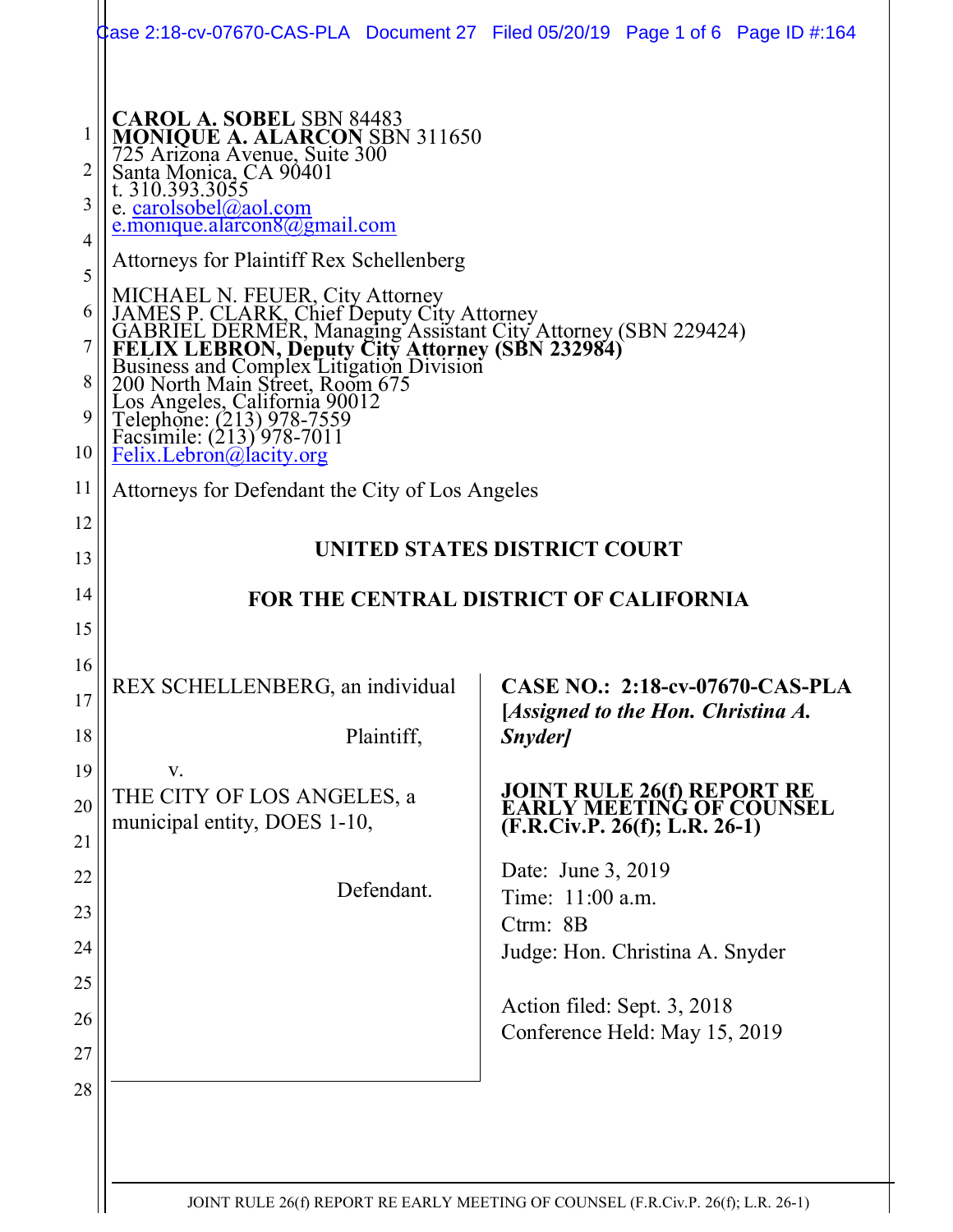Pursuant to Federal Rule of Civil Procedure ("F.R.Civ.P.") 26(f); Central District Local Rule ("L.R.") 26-1, and this Court's Civil Standing Order dated February 26, 2019 (Dkt. No. 15), Plaintiff Rex Schellenberg ("Plaintiff" or "Schellenberg") and Defendant City of Los Angeles ("Defendant" or "City") submit this Joint Rule 26(f) Report regarding Early Meeting of Counsel.

### **I. RULE 26 DISCOVERY PLAN**

The parties submit the following discovery plan pursuant to Rule 26(f):

#### **A. Initial Disclosures**

The parties agree that no changes should be made to the form or requirement for disclosures under F.R.Civ.P. 26(a)(1). The parties shall serve their respective initial disclosures on or before May 27, 2019.

#### **B. Discovery**

The parties propose the following regarding discovery:

1. Discovery Topics and Scope

Plaintiff contemplates that he will need discovery on the following topics: The City's, including the Bureau of Sanitation and LAPD, records, incident reports, files, documents, pictures and videos regarding the alleged incidents, and the seizure, storage, destruction or return of Plaintiff's personal property. In addition, the City's policies, practices, and customs relating to the seizure, storage, return and/or destruction of personal property, including under Los Angeles Municipal Code ("LAMC") § 56.11 and the City's standard operating protocols for LAMC § 56.11

Defendant contemplates that the City will need discovery on the following topics: Plaintiff's alleged incidents and any documents, pictures, or videos relating to the incidents, Plaintiff's medical records or other evidence establishing Plaintiff's alleged disability or disabilities, Plaintiff's eligibility for Section 8, Plaintiff's storage unit, and the basis for and calculation of Plaintiff's alleged damages.

Following the parties' service of their respective initial disclosures, the parties have agreed to temporarily refrain propounding subsequent discovery in order to pursue

1

1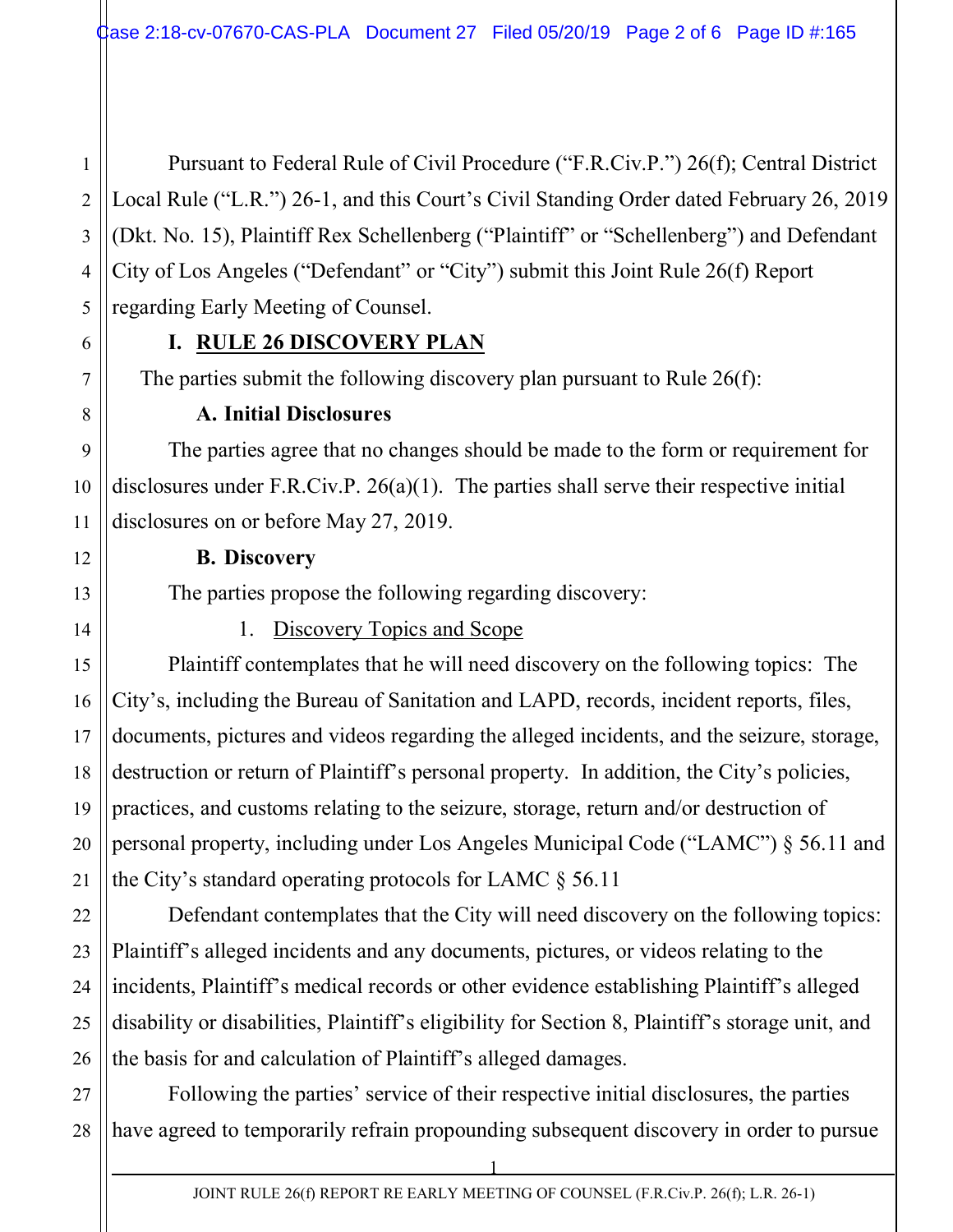1 2 3 settlement discussions and conserve party resources while the parties attempt to resolve and/or settle the disputed claims or, alternatively, to narrow the number of disputed claims or incidents.

The parties otherwise agree that any discovery need not be completed in phases.

2. Discovery Cut-Off and Completion Dates

The parties' proposed discovery cut-off date is March 6, 2020. The parties' proposed cutoff for serving supplements under Rule 26(e) and pretrial disclosures under Rule 26(a)(3) is March 30, 2020.

# **C. Disclosure or Discovery of Electronically-Stored Information**

The parties have agreed to accept service pursuant to F.R.Civ.P. 5(b)(2)(F) via email addressed to counsel of record for all discovery requests and responses and to accept electronic production of documents in portable document format (PDF). The parties have also agreed to service of videos in either DVD format or electronically via MP4 files.

# **D. Procedures for Resolving Disputes Regarding Privilege Claims**

The parties agree that the procedures under Rule 26(b)(5) shall apply to claims of privilege and protection of trial-preparation materials. The parties have further agreed to include a provision addressing the process for raising claims relating to privileged materials and/or the claw-back of inadvertently produced privileged material in the parties' proposed stipulated protective order, addressed in Section I.F below.

4

5

6

7

8

9

10

11

12

13

14

15

16

17

18

19

20

21

22

23

## **E. Discovery Limitations**

The parties do not propose any changes to the discovery limitations imposed under the F.R.Civ.P. or Local Rules.

24

# **F. Other Orders under Rule 26(c) or Rule 16(b)**

25 26 27 28 The parties have agreed to submit a stipulated protective order under Rule 26(c) to address, among other discovery, the production and/or use of discovery and evidence regarding Plaintiff's medical records and history, or for City records or personnel files expressly protected under California Penal Code § 832.7, California Evidence Code §§

2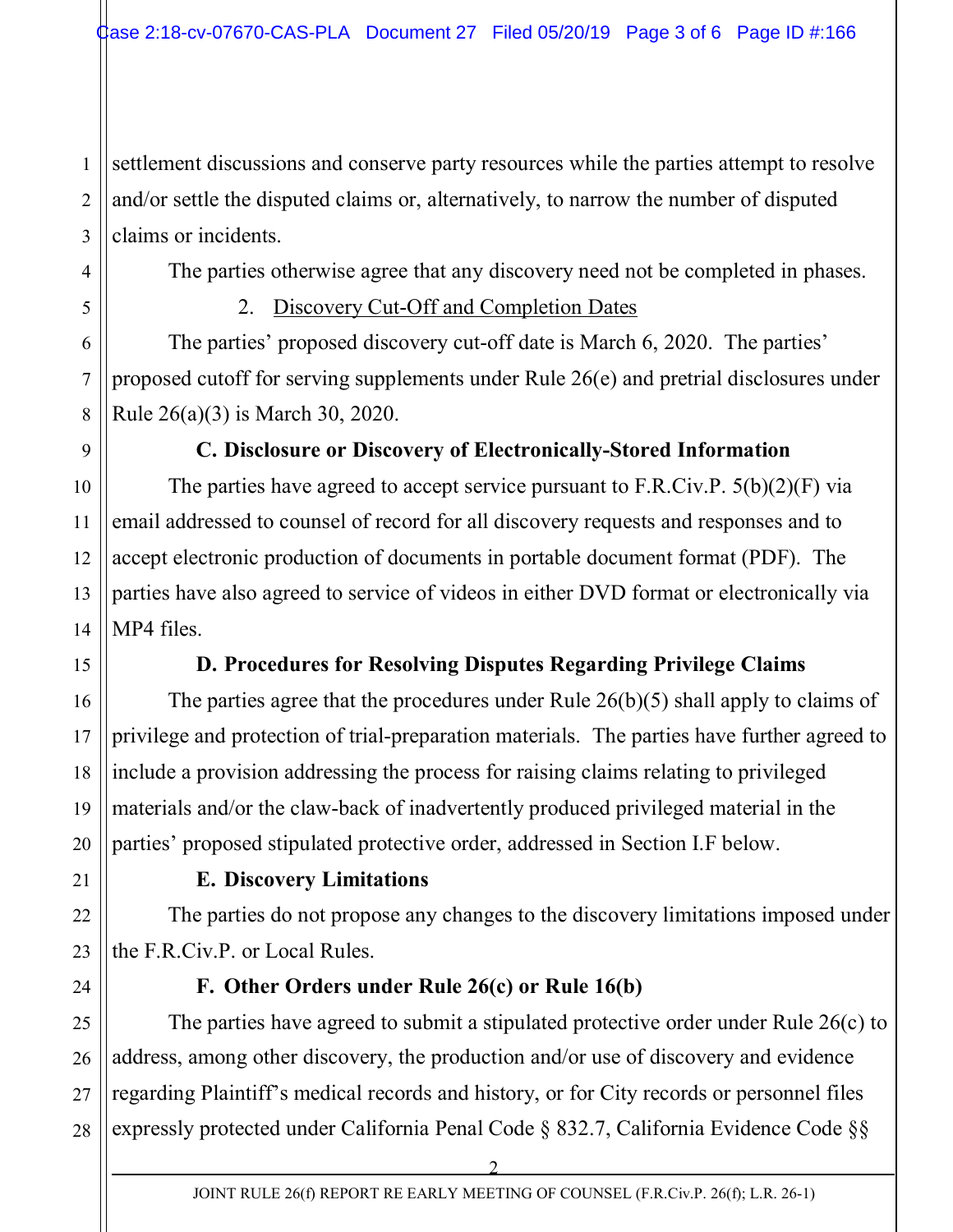1043, 1047, and/or under the federal privilege law. The protective order will comply with the Court's rules for issuing a protective order. In addition, the parties' proposed stipulated protective order will include a process for raising claims regarding the assertion of privilege or for the claw back of inadvertently produced privileged information pursuant to Rule  $26(b)(5)$ . The parties request that Court approve the parties' stipulated protective order after it is filed.

# **II. THE MATTER IS NOT COMPLEX**

The parties agree that this case is not complex and does not require the use or adoption of any of the procedures in the Manual for Complex Litigation.

# **III. MOTION SCHEDULE**

The parties' proposed motion cut-off date is March 23, 2020.

Plaintiff and Defendant each contemplate filing motions for summary judgment or partial summary judgment before the motion cut-off date.

## **IV. ADR**

The parties have conducted preliminary discussions regarding the resolution and/or narrowing of the disputed claims in the action. The parties have agreed to conduct further discussions to explore options for early settlement and/or resolution of the entire action, or narrowing of the disputed claims, following the parties' service of their respective initial disclosures.

If the parties' informal settlement discussions reach an impasse, the parties have agreed to use ADR Procedure No. 3, private mediation. The parties' proposed ADR completion date is January 13, 2020.

# **V. TRIAL ESTIMATE**

Plaintiff and Defendant have each requested a trial by jury. The parties estimate that a trial should take no more than five days or 40 hours to complete.

# **VI. ADDITIONAL PARTIES**

The parties do not anticipate that any additional parties will be added to this case. The parties' proposed last day to amend pleadings or join parties is November 4, 2019.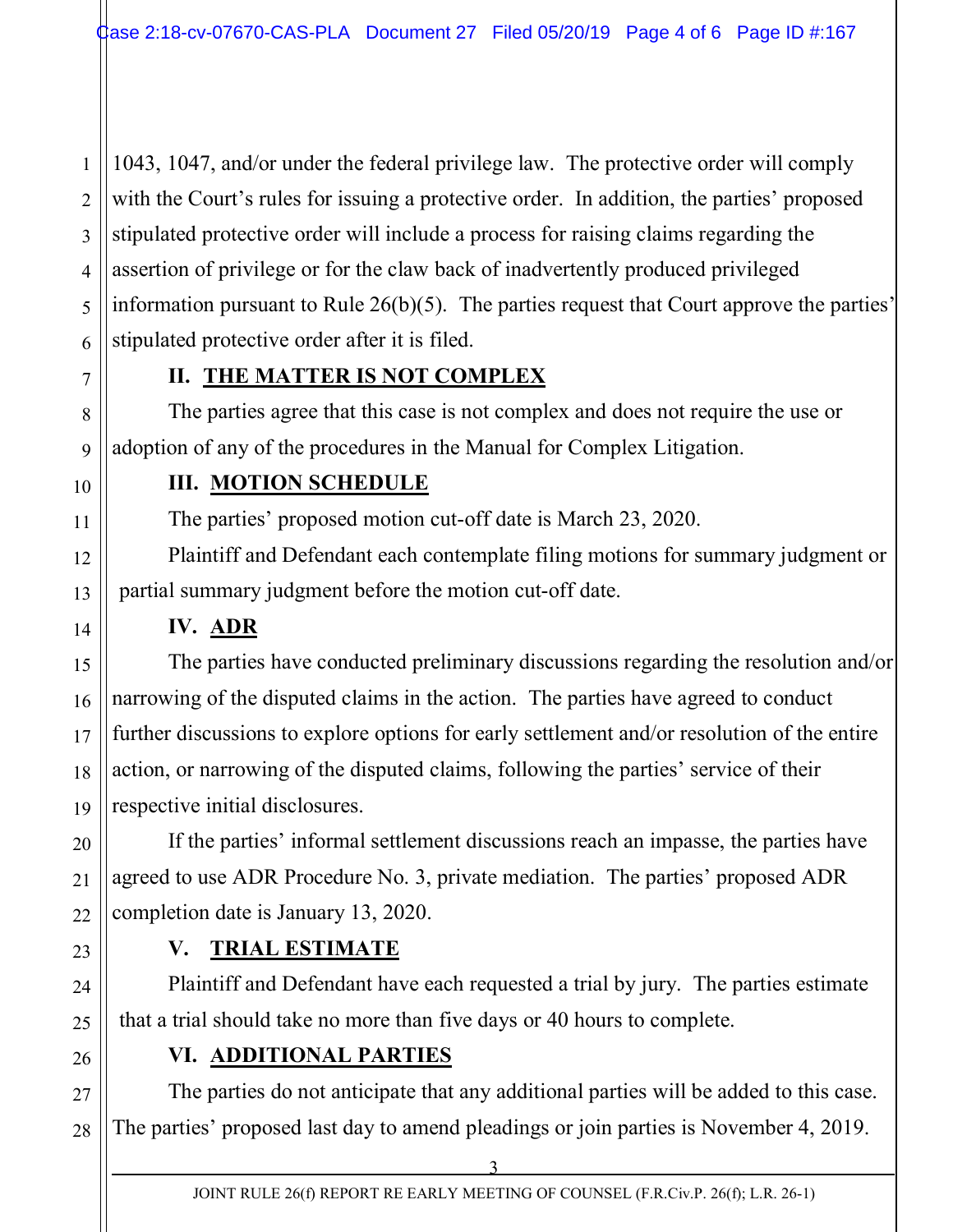### **VII. EXPERT WITNESSES**

The parties' proposed deadline for serving expert disclosures under Rule  $26(a)(2)(D)(i)$  is January 13, 2020. The proposed deadline to serve any expert rebuttal reports under Rule  $26(a)(2)(D)(ii)$  is February 10, 2020. The parties request that the expert disclosure dates be set with sufficient time to conduct expert discovery and/or depositions before the discovery cut-off date.

## **VIII. JOINT PROPOSED SCHEDULE**

The parties' joint proposed schedule for the Court's scheduling order is provided in the table below.

| Event                                                      | <b>Joint Proposal</b> |
|------------------------------------------------------------|-----------------------|
| Trial (5-day/40-hour jury trial)                           | May 18, 2020          |
| <b>Final Pretrial Conference</b>                           | April 20, 2020        |
| Last Day to Lodge Pretrial Conference Order (L.R. 16-7.1)  | April 9, 2020         |
| Last Day to File Memorandum of Contentions of Fact and     | March 30, 2020        |
| Law (L.R. 16-4), Witness List (L.R. 16-5), and Joint       |                       |
| Exhibit List (L.R. 16-6)                                   |                       |
| <b>Motion Cut-Off Date</b>                                 | March 23, 2020        |
| Pretrial Disclosures/Supplements (Rule $26(a)(3)(B)$ and   | March 20, 2020        |
| Rule $26(e)$                                               |                       |
| Discovery Cut-off Date                                     | March 9, 2020         |
| Expert Rebuttal Disclosures Date (Rule $26(a)(2)(D)(ii)$ ) | February 10, 2020     |
| ADR Completion Date – ADR Option 3 (L.R. 16-15.2)          | January 13, 2020      |
| Expert Disclosures Date (Rule $26(a)(2)(D)(i)$ )           | January 13, 2020      |
| Last Day to Amend Pleadings or Join Parties                | November 4, 2019      |
| Rule 26(a) Initial Disclosures                             | May 27, 2019          |

26 27 28

1

2

3

4

5

6

7

8

9

4